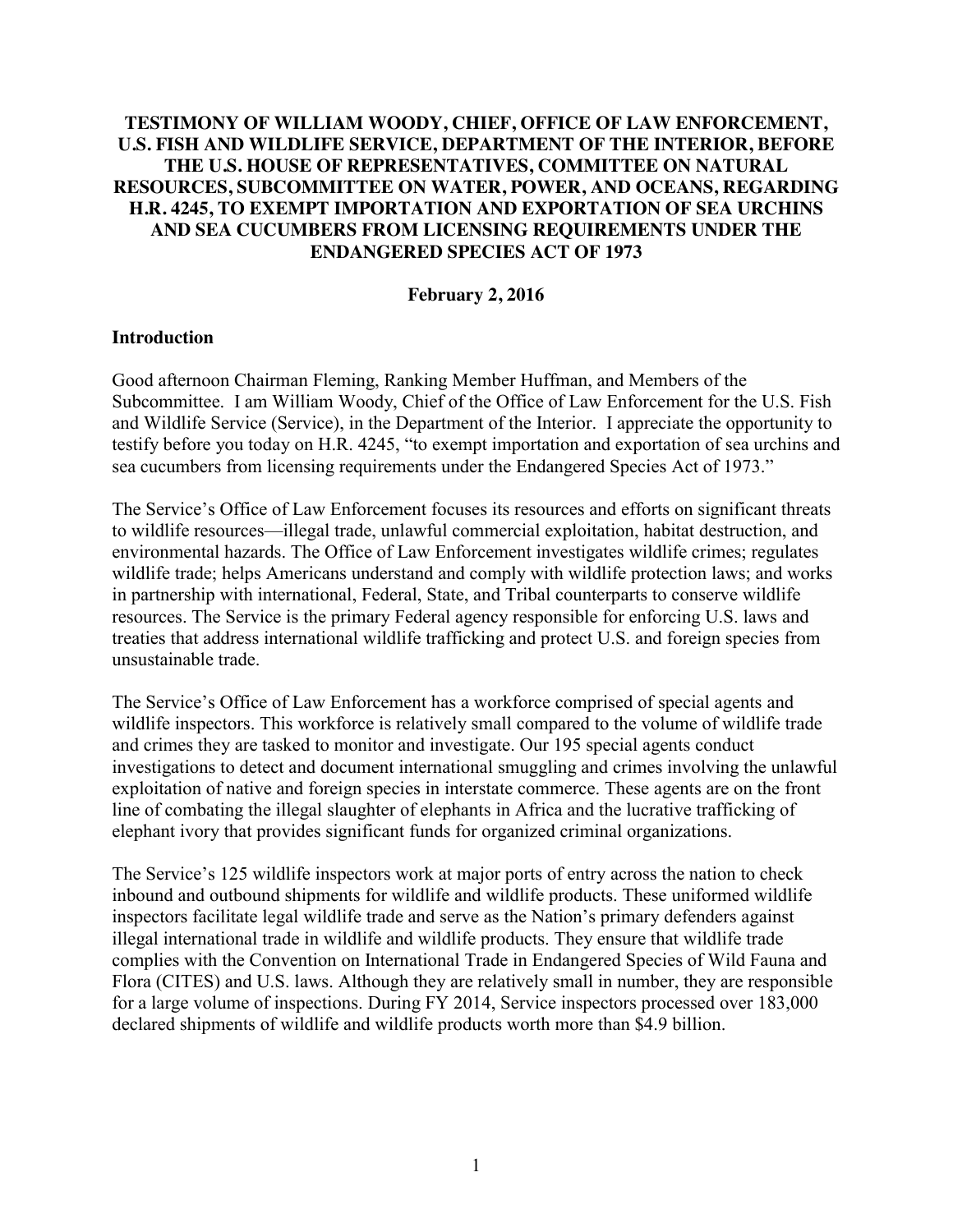### **The Service's Role in Import/Export of Echinoderms**

The Endangered Species Act (ESA) provides the Service broad authority to regulate the import and export of fish and wildlife. This includes licensing of importers and exporters, inspection of shipments, and charging and retaining reasonable fees for processing applications and performing inspections. This comprehensive system is designed to protect foreign and domestic wildlife from illegal trafficking and guard against the introduction of injurious species. The Service also works closely with stakeholders in the United States business community to ensure compliance with applicable laws and facilitate the lawful trade in fish and wildlife.

The ESA exempts the import of certain shellfish and fishery products that are intended for human or animal consumption and that are not listed as endangered or threatened, protected under CITES, or listed as injurious under the Lacey Act, from the law's trade regulation requirements. This exemption is reflected in Service import/export regulations found in 50 CFR Part 14, which waive import/export license, declaration, and inspection requirements for these commodities. The exemption, however, is purposefully narrow to discourage smuggling and illegal trade in protected species, invasive species and other wildlife, and to protect the legal trade community.

Sea urchins and sea cucumbers do not meet the Service's definition of a shellfish or fishery product, and are therefore not exempt from the Service's import and export requirements related to wildlife. In 50 CFR Part 10.12, the Service defines "shellfish" as an aquatic invertebrate having a shell including but not limited to oysters, clams, other mollusks, lobsters or other crustaceans. Sea urchins and sea cucumbers, which are not mollusks, do not have a shell and do not qualify as shellfish. A "fishery product" is defined as a non-living fish of one of the following classes: Cyclostomata, Elasmobranchii and Pisces; and includes any part, product, egg or offspring whether or not included in a manufactured product or a processed product.

In addition, there is one CITES Appendix III listed sea cucumber species. The Service's role in import/export permitting allows us to monitor international trade in order to prevent overexploitation. Internationally, the data the Service collects through its import/export program is relied upon to inform CITES listing determinations.

We note that on June 17, 2014, the White House released a Presidential Memorandum entitled "Establishing a Comprehensive Framework to Combat Illegal, Unreported, and Unregulated Fishing and Seafood Fraud." Among other actions, the Memorandum established a Presidential Task Force on Combating Illegal, Unreported, and Unregulated (IUU) Fishing and Seafood Fraud (Task Force). The Task Force was directed to provide "recommendations for the implementation of a comprehensive framework of integrated programs to combat IUU fishing and seafood fraud that emphasizes areas of greatest need." Pursuant to those recommendations, the National Marine Fisheries Service will soon release a proposed rule to establish data reporting and related operational requirements at the point of entry into U.S. commerce for imported fish and fish products of species at particular risk of IUU fishing and seafood fraud. This list of at-risk species and the principles applied to determine this list were developed through a process of extensive public comment. Together, the requirements already in place for products of U.S. domestic fisheries and the requirements proposed in the rule for imported fish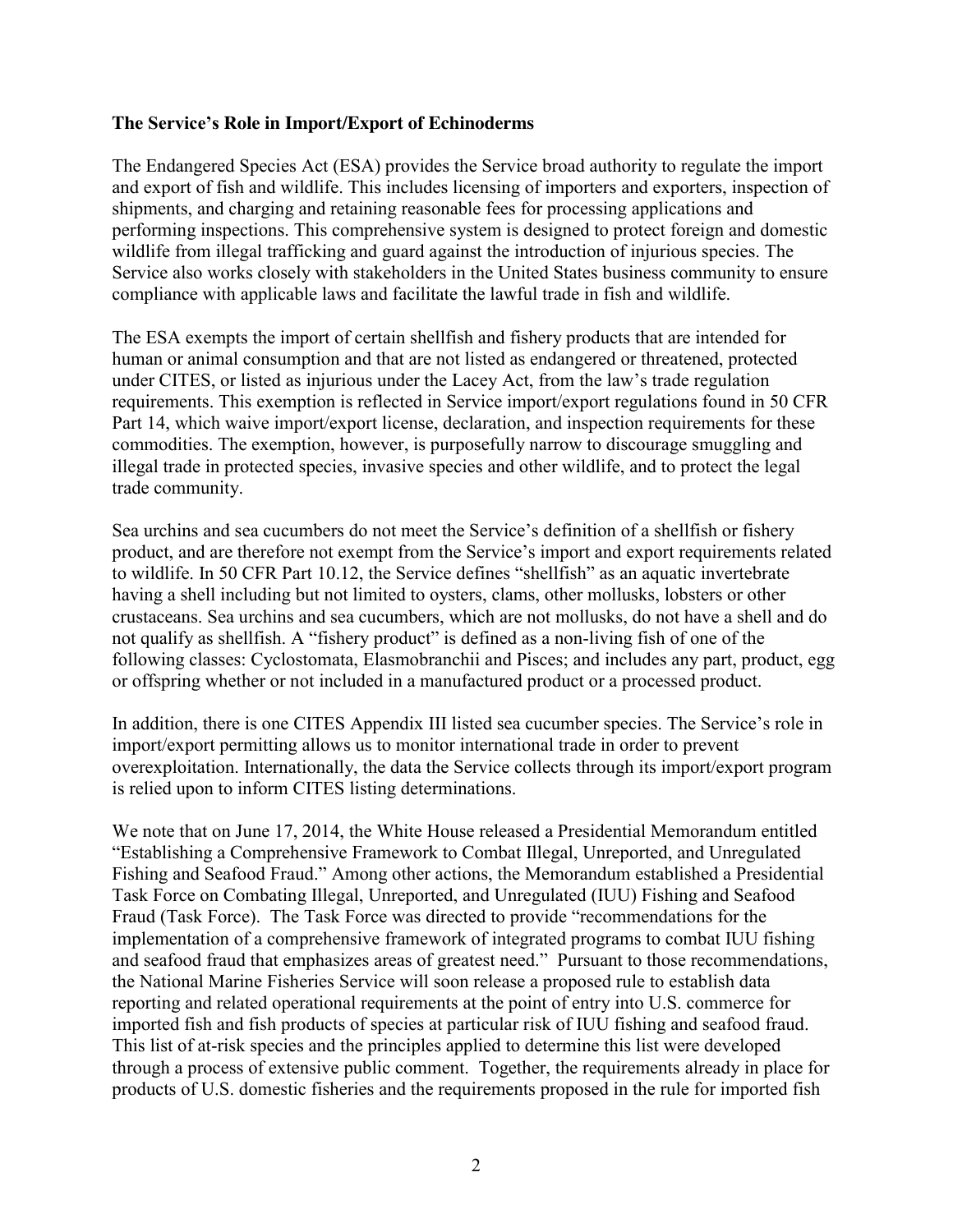and fish products will provide a framework for the designated at-risk species to trace seafood, whether domestic or imported, back to the point of harvest to verify that seafood entering U.S. commerce is both legally caught and not fraudulently represented. The proposed rule may include sea cucumbers and/or sea urchins in the list of at-risk species thereby obviating the need to regulate such species under 50 CFR Part 14; however, the Department cannot support the bill until the proposed seafood import monitoring program is in effect.

## **Addressing Illegal Wildlife Trade and Population Declines of Echinoderms**

International wildlife trafficking is a growing concern and unregulated sea cucumber shipments compound this problem. The Service, working with government partners in Mexico and other Central American nations, has identified a highly-profitable black market for transshipment of sea cucumbers through the United States to Asian markets. Sea cucumbers worldwide are primarily harvested for human consumption in Asia. Growing demand in these markets has increased sea cucumber prices globally to up to \$500.00 (U.S.)/ kilogram, or more, for dried product.

Initially, fishery productions increased to meet this demand, but now overfishing and unregulated fishing has taken hold. Globally, 66 species are overexploited because of poor regulations or lack of enforcement, causing a dramatic decrease in their populations. Many domestic sea cucumber populations face a steady decline from unsustainable harvests. Because they are sedentary and live in shallow water, some of the most valuable species are easily over-harvested. Overharvest of these valuable species has led to the use of some non-preferred species as a substitute to match supply for the overall increased demand for this product. Sustainable regulated harvest is essential to preserve the economic interests of those involved in the industry, and for the preservation of the delicate marine ecosystems in which the sea cucumber is an integral species.

# **Facilitating Legal Trade of Echinoderms**

The Service has worked closely with the trade community to ensure both an understanding of our requirements and to facilitate the lawful trade in fish and wildlife. While we understand the applicable laws and regulations may be new to some importers and exporters, the requirements have been in place since the mid-to-late 1970s.

The current standard requires that sea urchin and sea cucumber imports and exports travel through ports as listed in the Code of Federal Regulations. Shipments must be declared and the Service requires 48 hour notice prior to arrival and inspection primarily to ensure that inspection staff members are available to clear shipments in a timely fashion. The 48 hour notification requirement also allows wildlife inspectors to review documents and resolve paperwork problems before inspection, thus expediting shipments upon arrival or departure. Shipments typically go out on time and are cleared the same business day they are declared.

The Service charges modest fees for processing applications and performing inspections. For example, the inspection fee for a shipment of sea urchins would be \$93. By comparison, our review of a sample of 20 shipments of sea urchins out of Maine shows that the average declared value was about \$23,000 per shipment.